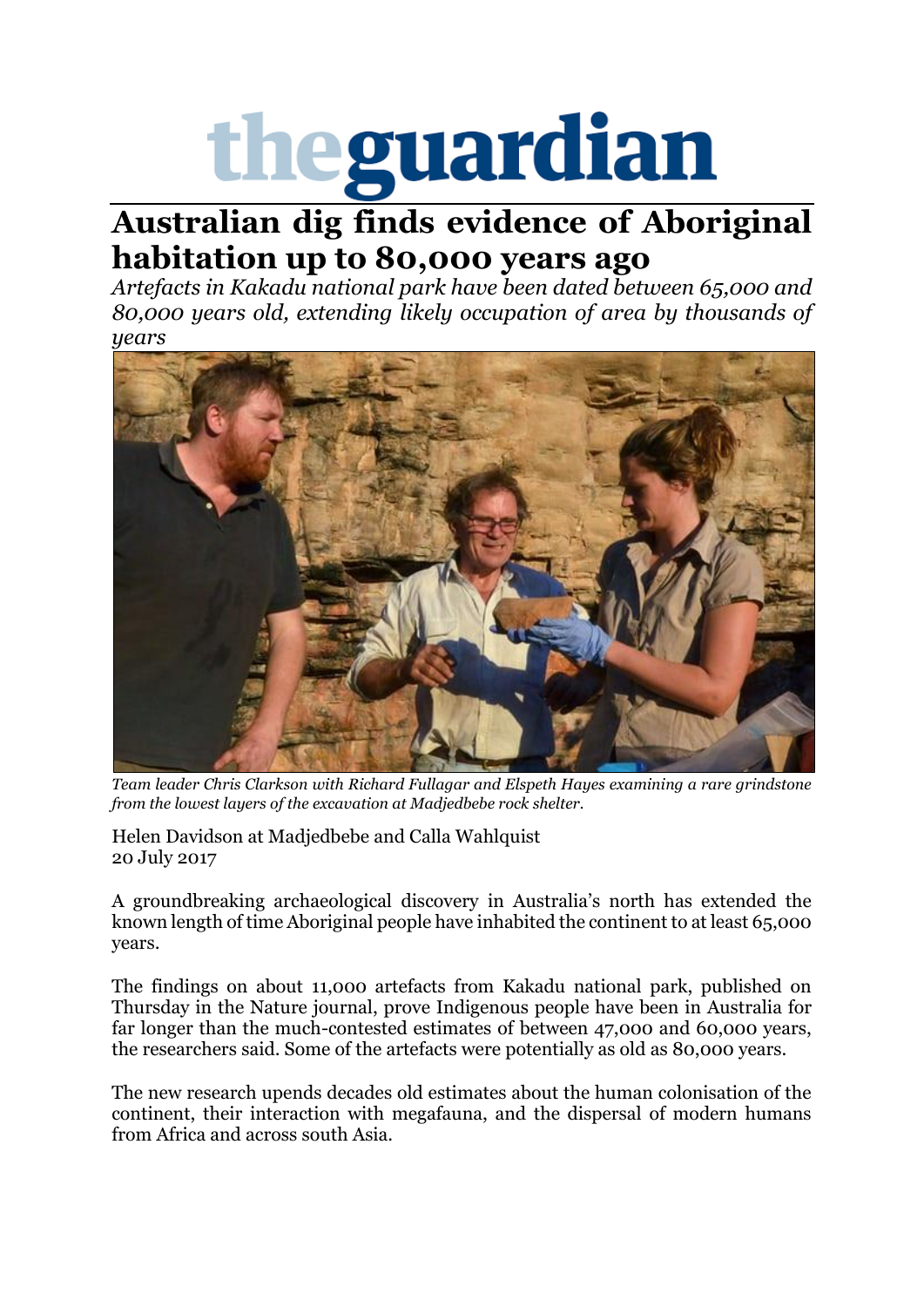"People got here much earlier than we thought, which means of course they must also have left Africa much earlier to have traveled on their long journey through Asia and south-east Asia to Australia," said the lead author, Associate Prof Chris Clarkson, from the University of Queensland.

"It also means the time of overlap with the megafauna, for instance, is much longer than originally thought – maybe as much as 20,000 or 25,000 years. It puts to rest the idea that Aboriginal people wiped out the megafauna very quickly."

Clarkson said the Madjedbebe rock shelter where the artefacts were found – which has been excavated four times since the 1970s – had been controversial in the past but the processes used to date the artefacts meant the team could say "precisely" that the area was occupied 65,000 years ago and "hopefully put the controversy to rest".

The findings also suggested people crossed over from south Asia at a time that was cooler and wetter, with lower sea levels allowing easier sea crossings.

The significant trove of thousands of artefacts, was buried in 2.6m of sand and sediment on the western edge of the Arnhem Land plateau. The site at Madjedbebe is on the traditional lands of the Mirarr people, but currently within the confines of the Jabiluka uranium mining lease, and surrounded by the 20,000 hectares of the heritage-listed Kakadu.



*Madjedbebe site custodian May Nango and excavation leader Chris Clarkson in the pit. Photograph: Dominic O'Brien/Gundjeihmi Aboriginal Corporation*

Much of the success of the five-year long project is credited to a unique and benchmark-setting agreement between the researchers and the Mirarr, who retained total control over the dig and the artefacts discovered.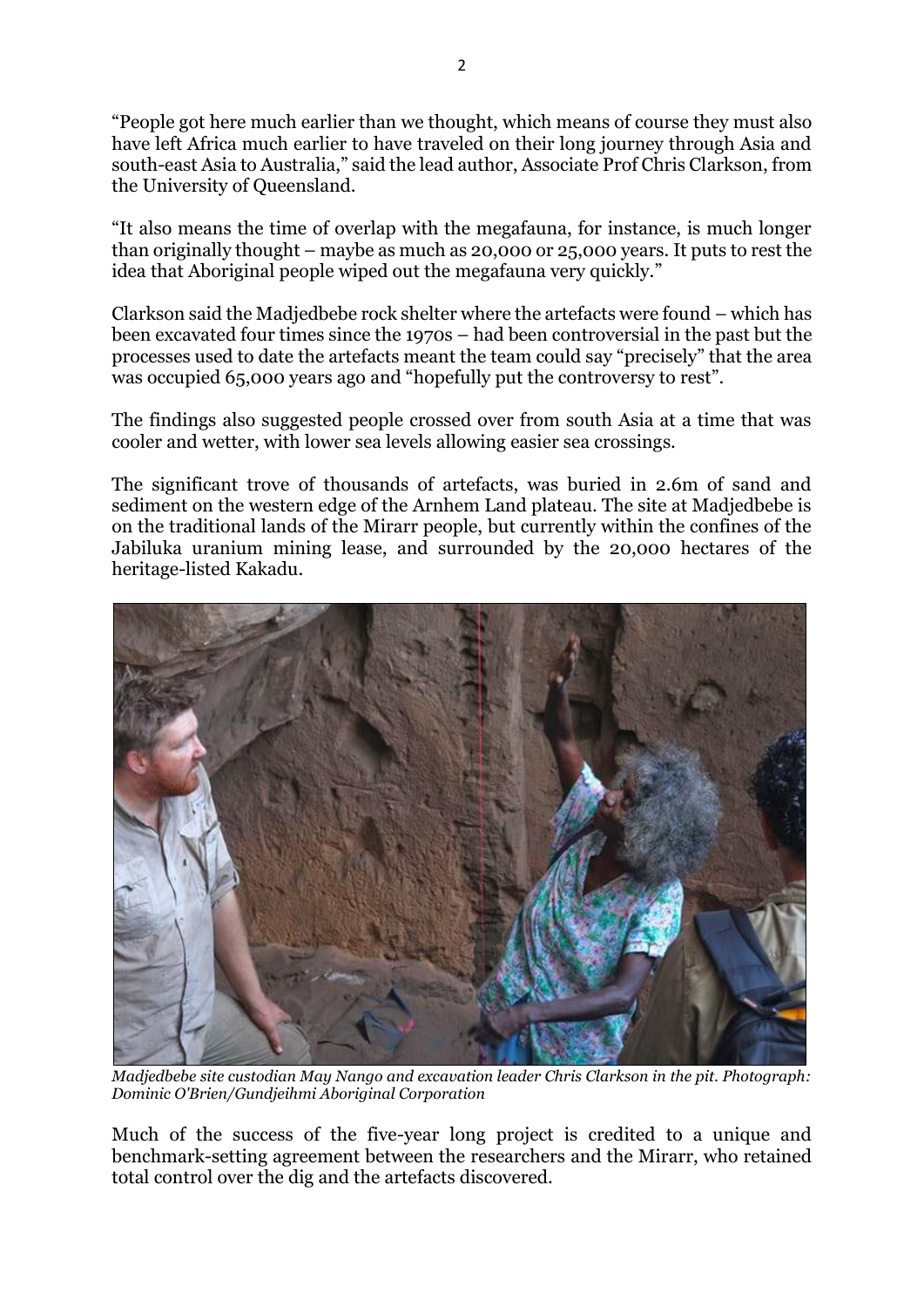The discovery adds western scientific evidence to Indigenous cultural knowledge about the length of time their ancestors have occupied the land.

"We'd like to tell people we were here long enough – tell all the Balanda [non-Indigenous people] about the stories, that people were here a long time," Mirarr traditional owner May Nango said.

More than 10,000 artefacts were uncovered in the "zone of first occupation", including ochre and reflective paint substances, as well as the oldest unbroken ground-edge stone axes in the world, by about 20,000 years, and the oldest known seed-grinding tools in Australia.

"What we found was it's not just one kind of hatchet head we've got, but four or five quite different kinds," said professor Richard Fullagar from the University of Wollongong.

Fullagar also said there were significant consistencies in the discovered technologies, throughout the timeframe.

"There's a huge variety of these things spread over thousands of years. In some ways there are strong similarities with what happens at the very beginning, but there are also remarkable changes."



*Edge-ground hatchet head being excavated*

In the deepest levels of sediment, some artefacts were estimated to be about 80,000 years old – or at least 95% likely to be older than 70,000, the report noted. This did not necessarily indicate occupation, and there was some chance artefacts had shifted in the movement of the earth. However the layer of earth at 65,000 years was found to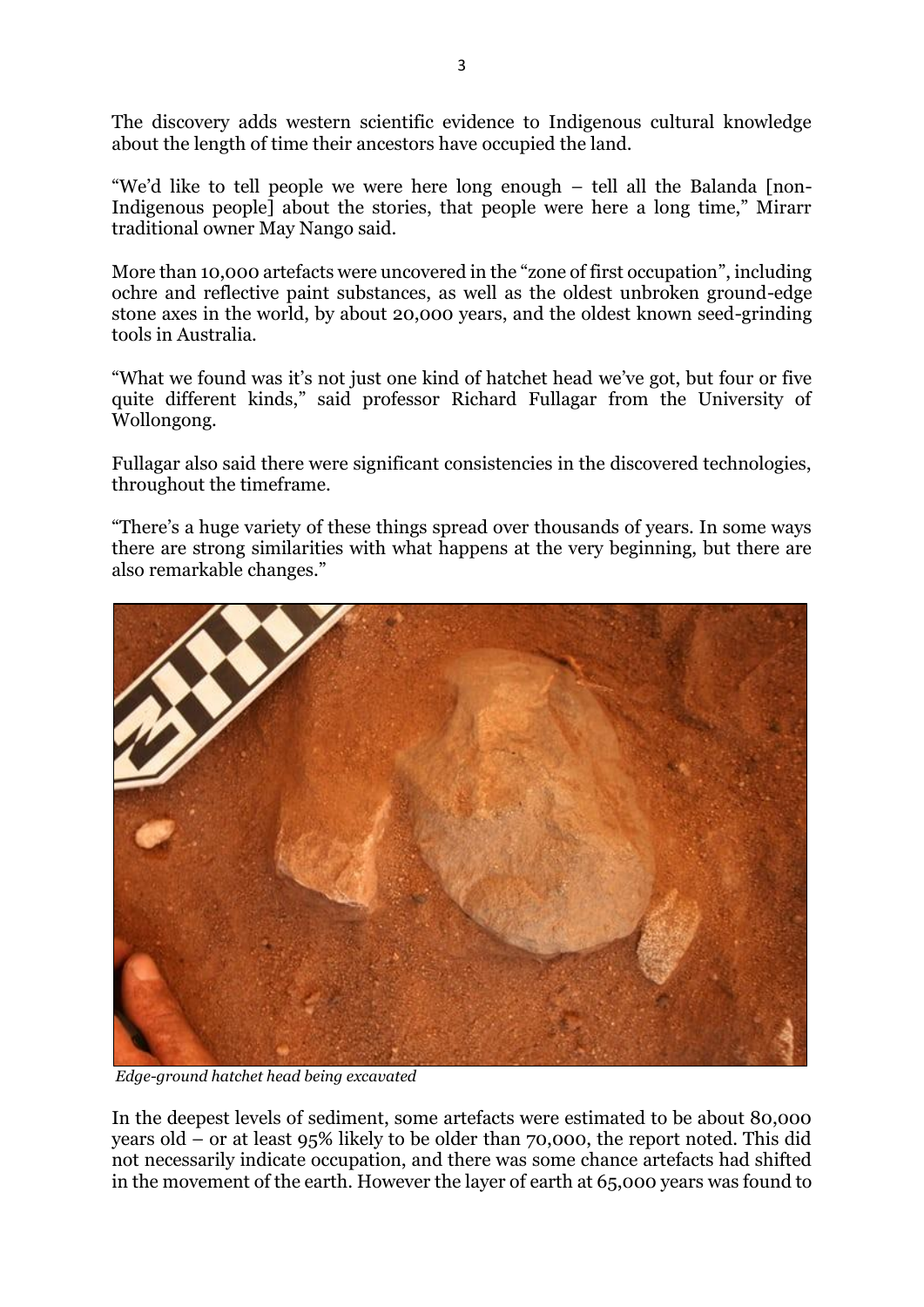

be a dense occupation layer, with multiple experiments finding no suggestion the earth had shifted[.](https://www.theguardian.com/australia-news/2017/jul/19/dig-finds-evidence-of-aboriginal-habitation-up-to-80000-years-ago#img-3)

Artefacts were both carbon dated and dated using optically stimulated luminescence, a technique that measures the radiative signature of a grain of sand to measure when it was last exposed to sunlight.

That dating method meant samples had to be extracted in complete darkness, under red lights.

"We worked in darkroom conditions," University of Wollongong research fellow Prof Zenobia Jacobs said. "The moment we expose it to UV or sunlight it will reset that signal within seconds."

That date was confirmed by researchers at the University of Adelaide, who tested a blind sample, and at New Zealand's Waikato University.

*Clarkson and traditional owner Nango at the dig. Photograph: Glenn Campbell*

The site has been excavated twice by Clarkson's team, under a special agreement with the Gundjeihmi Aboriginal Corporation, in partnership with the current leaseholders, Energy Resources of Australia.

Under the agreement, which Clarkson described as one of the strongest in Australia, the Mirarr have total control over the extent of the dig, and veto power. All discoveries must be reported to them and all artefacts must be returned to the Mirarr at the end of the project.

"They have to bring it back here, it belongs to this place," said May Nango, a Mirarr traditional owner. "We trust them to work this place."

Nango said the country had to be protected for the younger generations, and she was worried about non-Indigenous people coming in and clearing out trees or mining.

"We like to stay forever, we're buried here to. We like to stay forever on our land, and we like to teach our young kids too so they remember our old people who gave us the stories.["](https://www.theguardian.com/australia-news/2017/jul/19/dig-finds-evidence-of-aboriginal-habitation-up-to-80000-years-ago#img-4)

David Vadiveloo, a lawyer and consultant to the corporation, said the agreement set a benchmark for "hard and fast obligations" on the university to ensure control over the site remained with the Indigenous custodians.